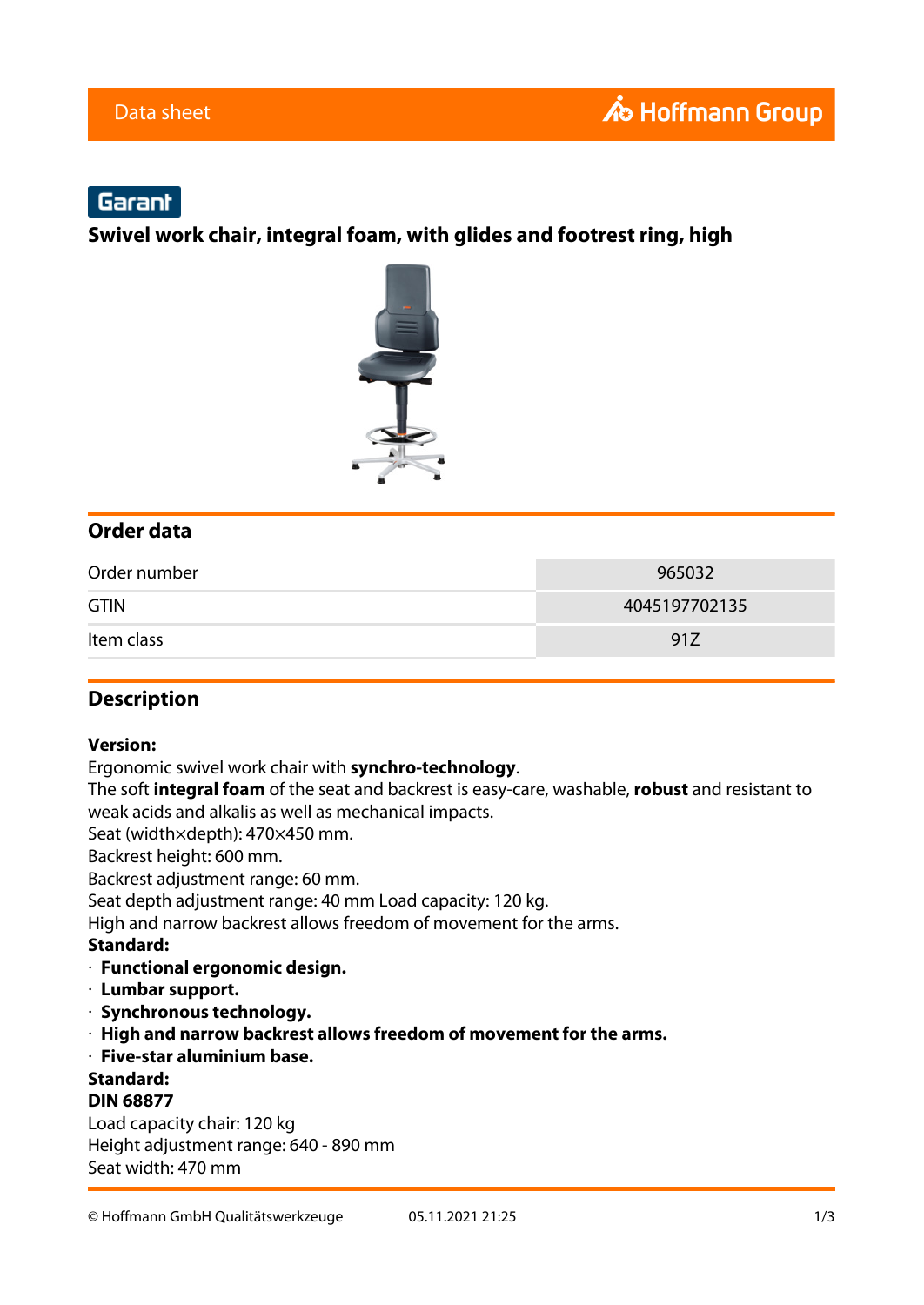Seat depth: 450 mm Backrest height: 600 mm Backrest height adjustment range: 60 mm Seat depth adjustment range: 40 mm Colour of seat material: black

## **Technical description**

| <b>Base version</b>                                          | Glides with footrest ring    |
|--------------------------------------------------------------|------------------------------|
| Standard                                                     | <b>DIN 68877</b>             |
| <b>Material of backrest</b>                                  | Integral foam                |
| Seat tilt adjustment                                         | yes                          |
| Material of base                                             | Aluminium matt powder coated |
| Safe working load                                            | 120 kg                       |
| Material of seat surface                                     | Integral foam                |
| Armrest pair can be adjusted                                 | yes                          |
| Support frame version                                        | 5-point star base            |
| Backrest height adjustment range                             | 60 mm                        |
| Seat depth adjustment range                                  | 40 mm                        |
| Lumbar support (spinal discs)                                | yes                          |
| Synchro mechanism                                            | yes                          |
| Seat depth                                                   | 450 mm                       |
| <b>Backrest height</b>                                       | 600 mm                       |
| Continuous contact backrest adjustment                       | yes                          |
| Seat width                                                   | 470 mm                       |
| Colour of seat material                                      | black                        |
| stepless height adjustment                                   | yes                          |
| resistant to a limited extent against weak acids and alkalis | yes                          |
| Height adjustment version                                    | Gas pressure spring          |
| Type of height adjustment                                    | Height adjustment lever      |
| Version                                                      | high seat height             |
| Load capacity chair                                          | 120 kg                       |

© Hoffmann GmbH Qualitätswerkzeuge 05.11.2021 21:25 2/3